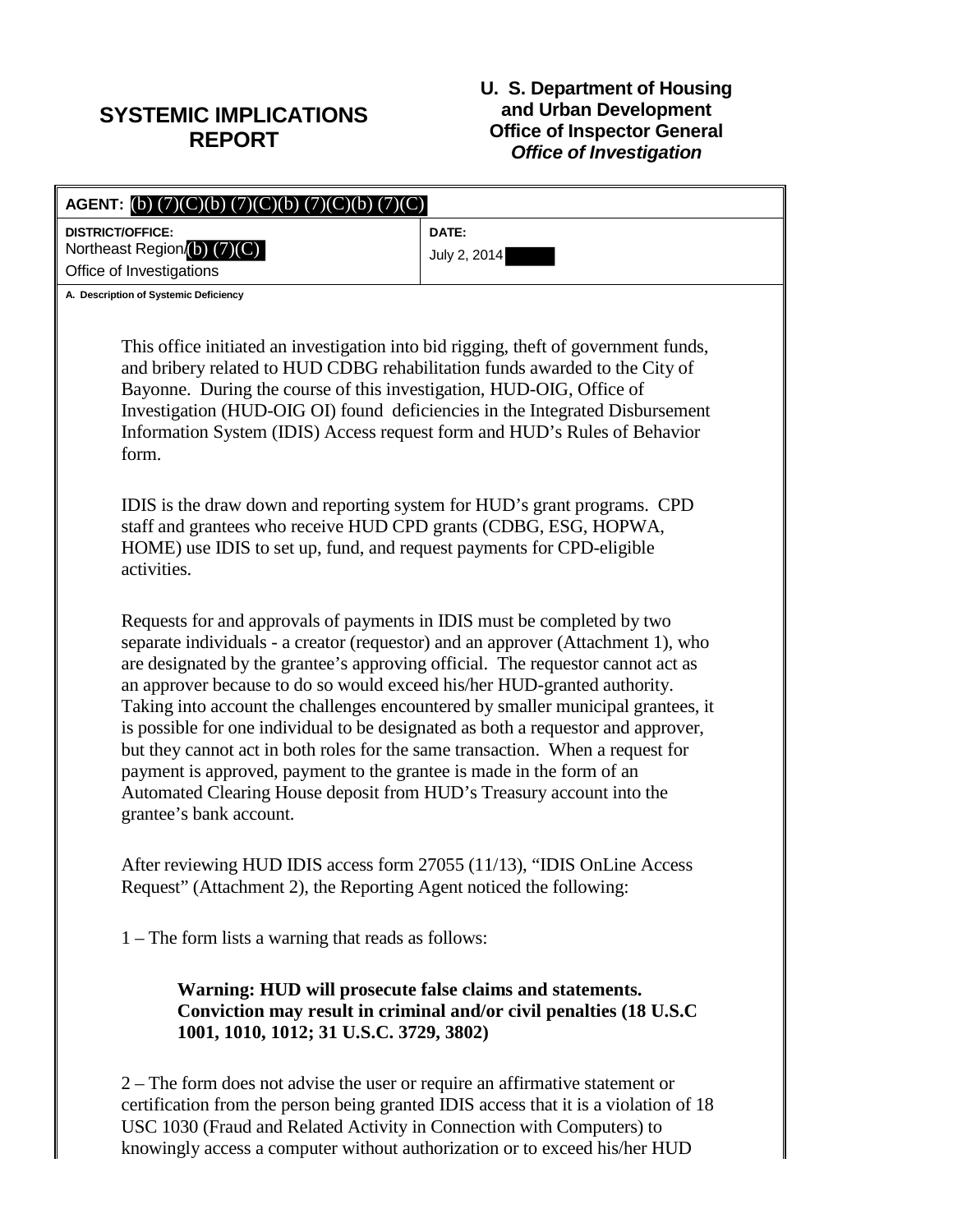authorized access.

3 – The form does not contain a certification that the user being granted access was advised of HUD's Separation of Duties policy (Attachment 3), effective December 14, 2001, which reads that a separation of duties between the IDIS requestor and approver must exist.

HUD Rules of Behavior Form 27065 (02/11) (Attachment 4) defines a user's role when being granted access to HUD systems. This packet requires the user to sign and certify page 4 of the packet and return the certification to HUD. The certification page does not contain any warnings or certifications regarding the violation of 18 USC 1030.

Consequently, it is possible for a grantee to allow a single person to use two different ID's thereby giving one person the ability to both create and approve draw requests without an independent review.

**B. Suggestions to Correct Deficiency** 

1) We recommend HUD revise the IDIS access request form and the Rules of Behavior form to include a warning and certification by the person being granted access to IDIS. The warning should require the user to acknowledge that  $(1)$ he/she understands HUD's policy requiring a separation of duties between the requestor and approver; (2) he/she is prohibited from misusing the IDIS, i.e., exceeding their authority; and (3) he/she understands the existence of and penalty for violating 18 USC 1030.

> The elements of 18 USC 1030(a)4, "Accessing to Defraud and Obtain Value" are:

- Knowingly accessing a protected computer without or in excess of authorization;
- With intent to defraud:
- Access furthered the intended fraud; and
- Obtained anything of value

The penalty for violating this statute includes a fine and imprisonment of not more than ten years, or both.